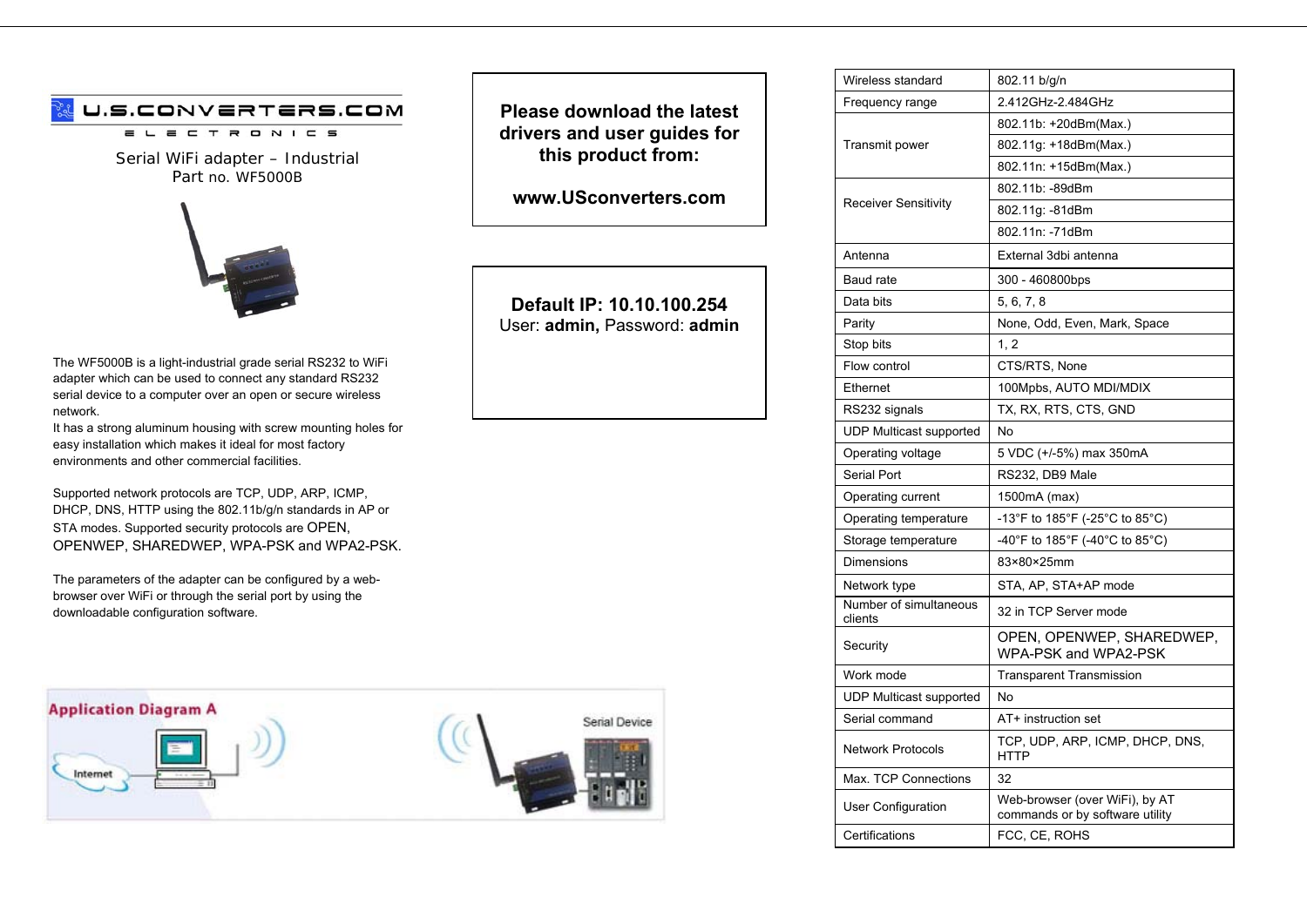## **Included items:**

- ◆ WF5000B x 1
- $\triangle$  Antenna x 1
- ◆ Serial cable, female/female (mull modem) x 1
- ◆ CD with software and documentation x 1

# **Indicator Lights**

| <b>Indicator</b> | <b>Function</b> | <b>Description</b>           |
|------------------|-----------------|------------------------------|
| Pwr              | Power on        | Converter has power          |
| Ready            | Converter ready | On when booted and ready     |
| Link             | Network link    | On when network is connected |
| тх               | Transmit data   | Flash when sending data      |
| <b>RX</b>        | Receive data    | Flash when receiving data    |

#### **Reset button:**

The reset button is used for resetting the converter back to factory settings. When the green "Ready" LED is on, depress the reset button for more than 5 seconds, then release the button. About 2 seconds after releasing the reset button the green "Ready" LED light should turn OFF and come ON again within 10 seconds. When the green "Ready" LED light is solid ON the converter is reset to factory defaults and ready to use again.

# **Pin configuration (DB9 connector):**

| Pin no. | <b>RS232</b><br>DB9 Male |
|---------|--------------------------|
| 1       |                          |
| 2       | RX                       |
| 3       | <b>TX</b>                |
| 4       |                          |
| 5       | GND                      |
| 6       |                          |
| 7       | <b>RTS</b>               |
| 8       | <b>CTS</b>               |
| g       |                          |